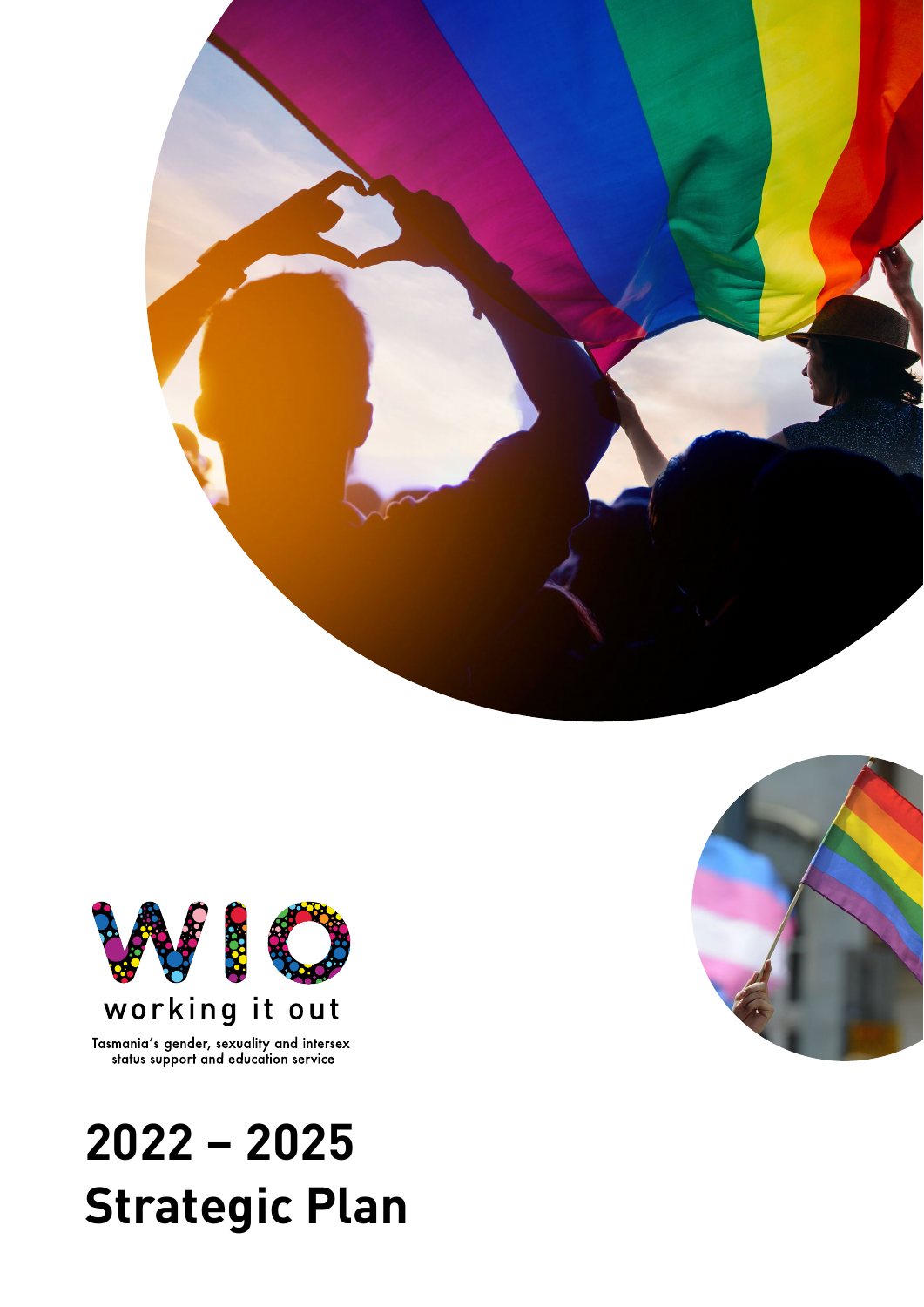#### **Our Vision**

Is of a just and inclusive society that celebrates people of diverse sexualities, sex and genders.

#### **Our Mission**

To create change through lived-experiencebased education, support and advocacy which enables LGBTIQ+ Tasmanians to live their best lives.

#### **Our Values**

- Pride
- Respect
- Cultural Safety
- Reflection
- Creativity

#### **Our Focus**

We work to support all Tasmanians of diverse sexuality, sex and gender and across all domains and sectors. However, based on recent research and service mapping, we have identified the following key areas of focus for our work 2022 – 2025.

#### **COMMUNITIES**

Trans and gender diverse, intersex, young people, older people, people with disabilities, diverse cultural communities.

#### DOMAINS

Primary: Preventative mental health, community connection.

Emerging: Therapeutic mental health, intimate partner and family violence, alcohol and other drugs, homelessness, and housing insecurity.

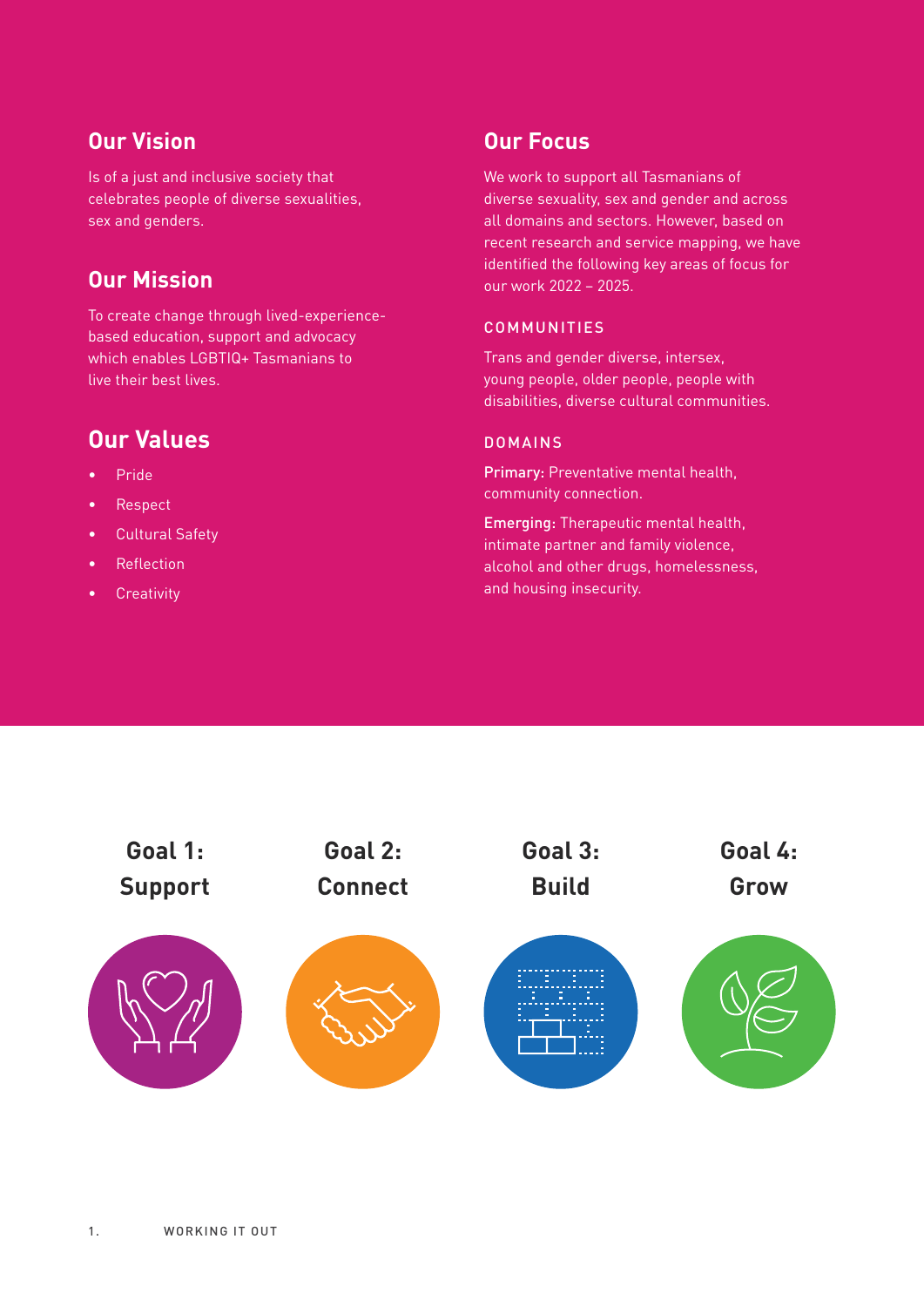

Working It Out is Tasmania's only dedicated LGBTIQ+ support, advocacy and education service for Lesbian, Gay, Bisexual, Transgender, gender non-binary and Intersex people (LGBTIQ+) and their families. We have a proud history as an inclusive, values-based, peer-led organisation.

WIO emerged out of the campaign to decriminalise male homosexuality in Tasmanian in the 1990's. The widespread community backlash against the decriminalisation led to a spike in suicides amongst young, gay Tasmanians. A number of concerned community members and allies formed a group to address this growing problem, eventually commissioning a report. This report, Working It Out: A needs-based analysis of sexual minority youth in Northwest Tasmania, called for the provision of specialist services to support Tasmania's LGBTIQ+ people and thus our organisation was born.

#### **Acknowledgements**



Working It Out acknowledges the traditional owners and custodians of this land, the country of the Lutruwita and Palawa and Pakana people. Sovereignty has never been ceded. It always was and always will be, Aboriginal land.

We acknowledge the contemporary Aboriginal communities, who have survived invasion and dispossession, and continue to maintain their identity, culture and Indigenous rights. We recognise the value of continuing Aboriginal knowledge and cultural practice, which informs our understandings of history, culture, science and the environment.

We also acknowledge LGBTIQ+ advocates, friends and allies whose courage and strengths have helped to make this a more just society for lesbian, gay, bisexual, transgender and intersex populations and their friends and families. Their commitment to change, their resistance and courage to achieve justice has impacted on all of us to some degree. For some of us there is on-going hurt, anger or frustration. We are mindful of this in both the way we work and engage with others.

#### **Language**



WIO uses the umbrella term LGBTIQ+ because it is recognisable to many of the organisations and individuals we interact with, however when working within our population groups we use the language of the people in the room, mindful that there are diverse expressions of body, relationship, gender and biological sex.

When using the umbrella term LGBTIQ+ we explain why we do so. All language evolves and changes. Using respectful and inclusive language means checking with the person about how they identify and the pronouns they use for themselves.

The word 'families' includes chosen families, recognising the complex relationships which can underpin the lives of LGBTIQ+ people.



We are a proud QIP Rainbow Tick organisation.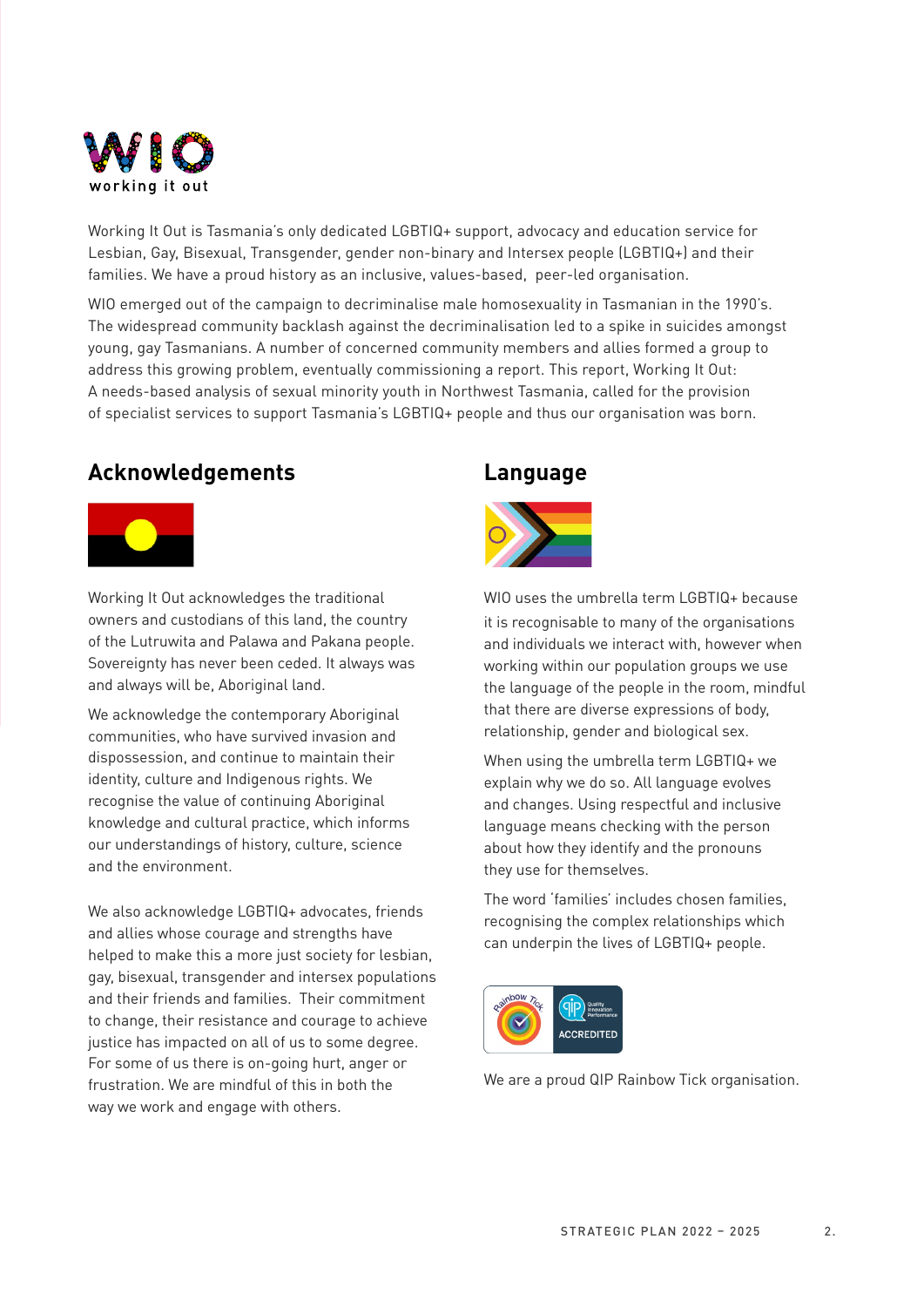

# Goal 1: Support

|                                                  | <b>Strategies/actions</b>                                                                                                                                                                                                                                                                                                                                               | <b>Key performance indicators</b>                                                                                                                                                                                                                                                                                                                                |
|--------------------------------------------------|-------------------------------------------------------------------------------------------------------------------------------------------------------------------------------------------------------------------------------------------------------------------------------------------------------------------------------------------------------------------------|------------------------------------------------------------------------------------------------------------------------------------------------------------------------------------------------------------------------------------------------------------------------------------------------------------------------------------------------------------------|
| LGBTIQ+<br>people and<br>communities             | Offer free, personalised support<br>to individuals & families.<br>Run and/or support peer groups.<br>$\bullet$<br>Provide services state-wide<br>$\bullet$<br>and online.<br>Provide services to support focus<br>$\bullet$<br>communities and primary domains.                                                                                                         | A range of direct service options<br>(1:1 and groups) are available<br>state-wide and online.<br>Feedback on support services<br>is 90%+ positive.<br>Supports or services targeted<br>at focus communities and<br>domains delivered.                                                                                                                            |
| <b>External</b><br><b>organisations</b>          | Deliver quality professional<br>$\bullet$<br>learning and training (PL) to<br>promote LGBTIQ+ inclusive<br>service delivery, education<br>and employment.<br>Develop and promote a suite<br>of bespoke fee-for-service<br>professional learning products<br>available face-to-face and online.<br>Offer consultation services to<br>support organisational inclusivity. | PL increases from previous year<br>and is delivered in all focus sectors.<br>PL is available across the state<br>in various formats including face-<br>to face, online and self-paced<br>eLearning modules.<br>PL Feedback is 90%+ positive<br>indicates 70%+ intention to<br>implement change of some kind.                                                     |
| <b>Staff, board</b><br>members and<br>volunteers | Provide a culturally safe and<br>$\bullet$<br>supportive working environment.<br>Add value through learning<br>$\bullet$<br>opportunities, flexibility<br>and support.<br>Represent LGBTIQ+ communities<br>and their intersectionalities.                                                                                                                               | Staff, board and volunteers report<br>80%+ satisfaction rate with their<br>engagement with WIO.<br>Annual staff and board turnover<br>rates are low (20% or less).<br>Quality professional learning<br>opportunities are provided.<br>Staff, board and volunteers<br>represent a variety of backgrounds<br>both in terms of LGBTIQ+ identity<br>and regionality. |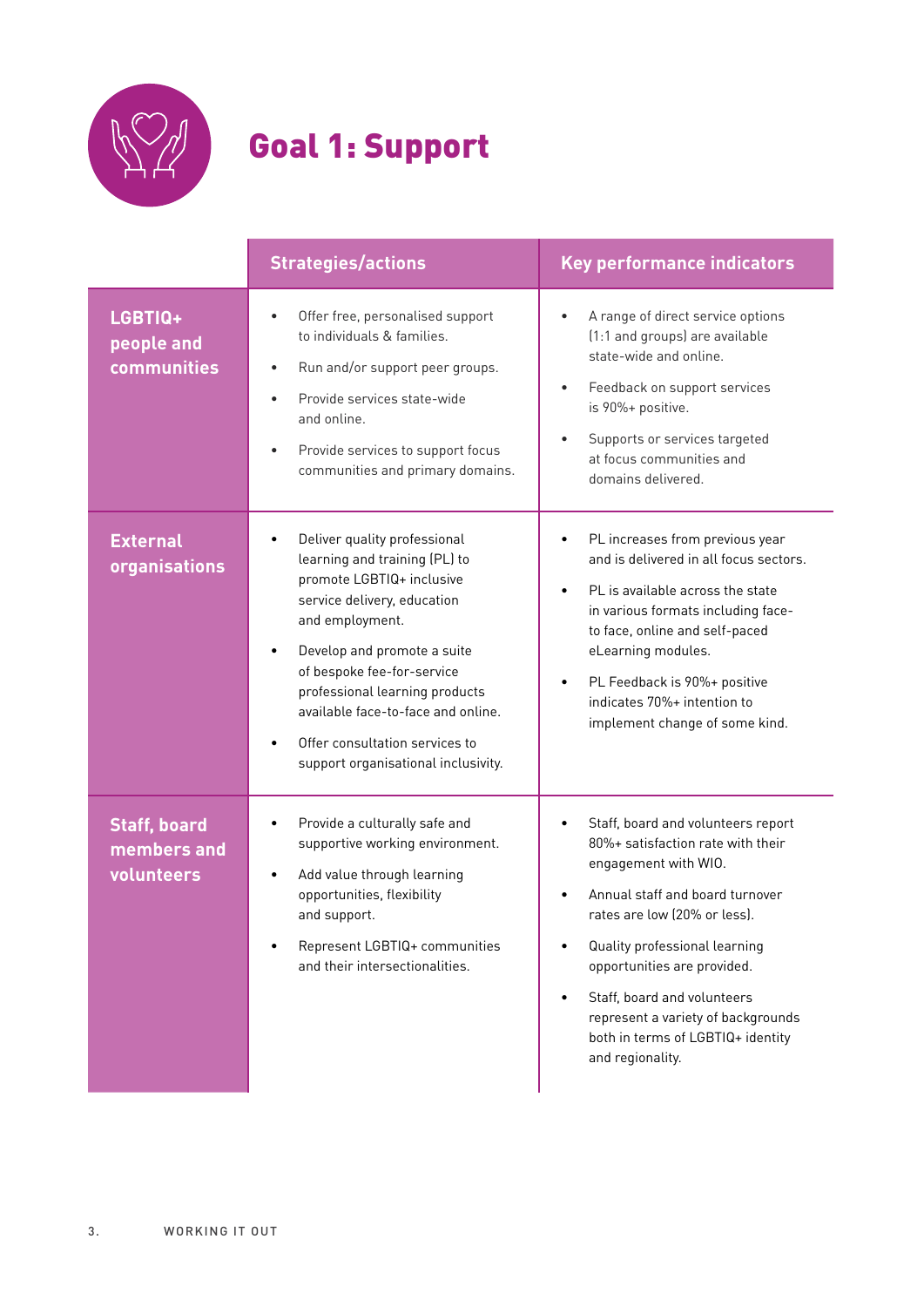

# Goal 2: Connect

|                                                       | <b>Strategies</b>                                                                                                                                                                                                                                                                                                                                                                                                    | <b>Key performance indicators</b>                                                                                                                                                                                                                                                                                                                             |
|-------------------------------------------------------|----------------------------------------------------------------------------------------------------------------------------------------------------------------------------------------------------------------------------------------------------------------------------------------------------------------------------------------------------------------------------------------------------------------------|---------------------------------------------------------------------------------------------------------------------------------------------------------------------------------------------------------------------------------------------------------------------------------------------------------------------------------------------------------------|
| <b>WIO</b> to<br>LGBTIQ+<br>people and<br>communities | Connect to LGBTIQ+ Tasmanians<br>and communities through<br>consultations, groups, social<br>media, events, activities,<br>eNews, member newsletters<br>and website resources.<br>Support local events and initiatives.<br>Conduct a bi-annual community<br>engagement survey.<br>Make WIO facilities and resources<br>available to community members.<br>Grow and engage regularly<br>$\bullet$<br>with membership. | Community connections through<br>$\bullet$<br>communications and events<br>maintained or increased. Case<br>studies indicate value of connection.<br>Biannual community engagement<br>$\bullet$<br>survey indicates 70% + general<br>approval rating for WIO.<br>WIO Membership increases<br>by 5% annually.                                                  |
| LGBTIQ+<br>people and<br>communities<br>to each other | Continue Working It Out Together<br>volunteer buddy system.<br>Support community-owned peer<br>support groups.<br>Connect people and communities<br>$\bullet$<br>to one another through regular<br>social media posts, member<br>newsletter and website resources.<br>Provide up-to-date list of<br>engagement opportunities via<br>the 'Stay Connected' resource.                                                   | Working It Out Together<br>$\bullet$<br>meets participation targets.<br>eNews mail list grows.<br>$\bullet$<br>Number of hits to events<br>$\bullet$<br>calendar equal to or better<br>the 3-year average.<br>Number of hits to website equal<br>$\bullet$<br>to or better the 3-year average.<br>Case studies highlight value<br>$\bullet$<br>of connection. |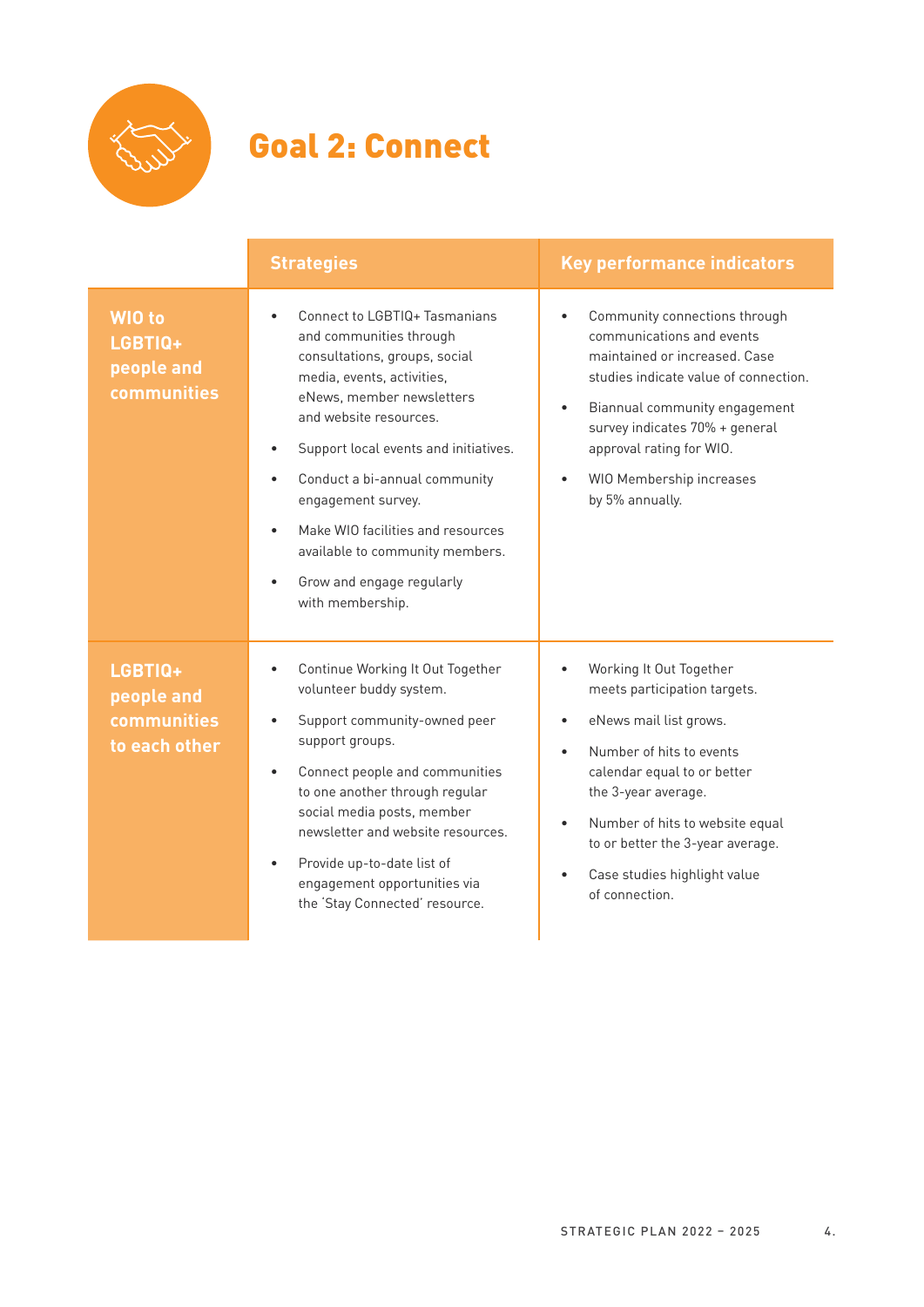

# Goal 3: Build

|                                                                                        | <b>Strategies</b>                                                                                                                                                                                                                                                                                                                                                                                                                                                                                                                                                                      | Key performance indicators                                                                                                                                                                                                                                                                                                                                                                                                                                                                                                                                                                                                                                                                               |
|----------------------------------------------------------------------------------------|----------------------------------------------------------------------------------------------------------------------------------------------------------------------------------------------------------------------------------------------------------------------------------------------------------------------------------------------------------------------------------------------------------------------------------------------------------------------------------------------------------------------------------------------------------------------------------------|----------------------------------------------------------------------------------------------------------------------------------------------------------------------------------------------------------------------------------------------------------------------------------------------------------------------------------------------------------------------------------------------------------------------------------------------------------------------------------------------------------------------------------------------------------------------------------------------------------------------------------------------------------------------------------------------------------|
| Personal,<br>organisational<br>and community<br>capacity                               | Base our work on practices<br>$\bullet$<br>which are affirmative, person-<br>centred and intersectional and<br>are informed by both practice<br>and research.<br>Employ staff with the necessary<br>$\bullet$<br>skills and knowledge to add<br>value in this work.<br>Equip and empower service<br>$\bullet$<br>users and communities to<br>be active participants in their<br>futures and in change.<br>Work ethically, efficiently and<br>professionally as individuals<br>and as an organisation.<br>Provide regular learning<br>opportunities for staff,<br>Board and volunteers. | Feedback on support services is<br>$\bullet$<br>90%+ positive and case studies<br>show impact of service on<br>individuals and families from<br>a range of backgrounds.<br>Community development projects<br>$\bullet$<br>and activities are delivered.<br>Strategic Plan, annual<br>$\bullet$<br>Operational Plan and continuous<br>improvement processes in place<br>and monitored.<br>Board receives regular reports on<br>$\bullet$<br>KPIs, finances, program delivery<br>and compliance requirements.<br>WIO maintains a positive<br>$\bullet$<br>financial position and diverse<br>sources of income.<br>Professional learning budget<br>٠<br>at least 1% of annual budget<br>and fully expended. |
| Inclusive systems,<br>services, and<br>organisations<br>(internally and<br>externally) | Provide a culturally safe<br>environment for everyone who<br>engages with our service.<br>Model best practice for<br>inclusivity across diverse<br>populations and identities.<br>Maintain/pursue Rainbow Tick<br>$\bullet$<br>and Yellow Tick accreditation.<br>Provide Inclusive practices<br>PL and Rainbow Tick How2<br>training to others.                                                                                                                                                                                                                                        | 100% of staff, Board members<br>and volunteers inducted into<br>WIO values and principles of<br>cultural safety.<br>100% of staff, Board members<br>and volunteers complete basic<br>LGBTIQ+ inclusiveness training.<br>100% of new staff complete<br>$\bullet$<br>disability, CALD, and Aboriginal<br>and Torres Strait Islander<br>inclusiveness training as<br>part of induction.<br><b>Rainbow Tick Accreditation</b><br>$\bullet$<br>and How2 Training offering<br>maintained.                                                                                                                                                                                                                      |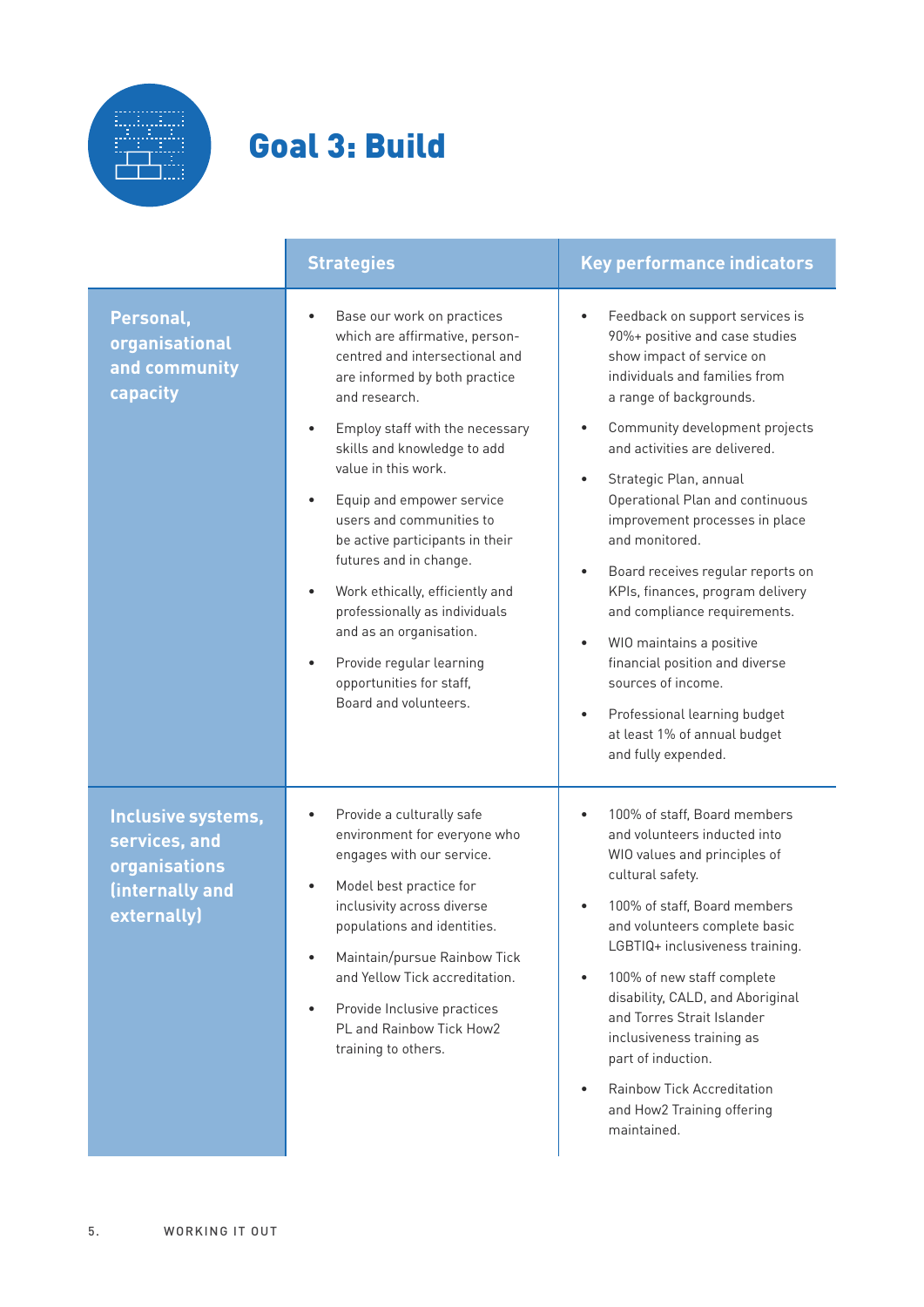

### Goal 4: Grow

|                 | <b>Strategies</b>                                                                                                                                                                                                                                                                                  | Key performance indicators                                                                                                                                                                                                                                                                                                                                     |
|-----------------|----------------------------------------------------------------------------------------------------------------------------------------------------------------------------------------------------------------------------------------------------------------------------------------------------|----------------------------------------------------------------------------------------------------------------------------------------------------------------------------------------------------------------------------------------------------------------------------------------------------------------------------------------------------------------|
| <b>Impact</b>   | Advocate for systemic change<br>via relationships with Government,<br>Government Departments,<br>LGBTIQ+ Health Australia (LHA)<br>and other related service<br>providers and networks.<br>Be a prominent local voice<br>on LGBTIQ+ issues.<br>Be part of the national voice<br>on LGBTIQ+ issues. | WIO maintains membership/involvement<br>$\bullet$<br>in national and local LGBTIQ+ committees<br>and organisations.<br>WIO contributes to relevant consultations<br>and enquiries.<br>WIO initiates or is included in<br>media focusing on LGBTIQ+ issues<br>and/or community.<br>WordsOut eNews published quarterly.<br>Full membership to LHA is maintained. |
| <b>Services</b> | Expand service delivery in focus<br>communities, emerging domains<br>and sectors in line with funding<br>opportunities and capacity.<br>Explore partnership opportunities<br>to expand service delivery options.                                                                                   | New services or programs.<br>Active partnerships and MOU's maintained.                                                                                                                                                                                                                                                                                         |
| <b>Income</b>   | Lobby for increased<br>base-level funding.<br>Apply for grants aligned with focus<br>areas and strategic direction.<br>Expand and promote fee-for-<br>service professional learning<br>and consultation services.<br>Explore fee-for-service options<br>in therapeutic mental health.              | Funding is ongoing or increased.<br>WIO is successful in grant targeting<br>focus areas.<br>Fee-for-service professional learning and<br>$\bullet$<br>consultation services increase and become<br>increasingly self-sustaining.                                                                                                                               |